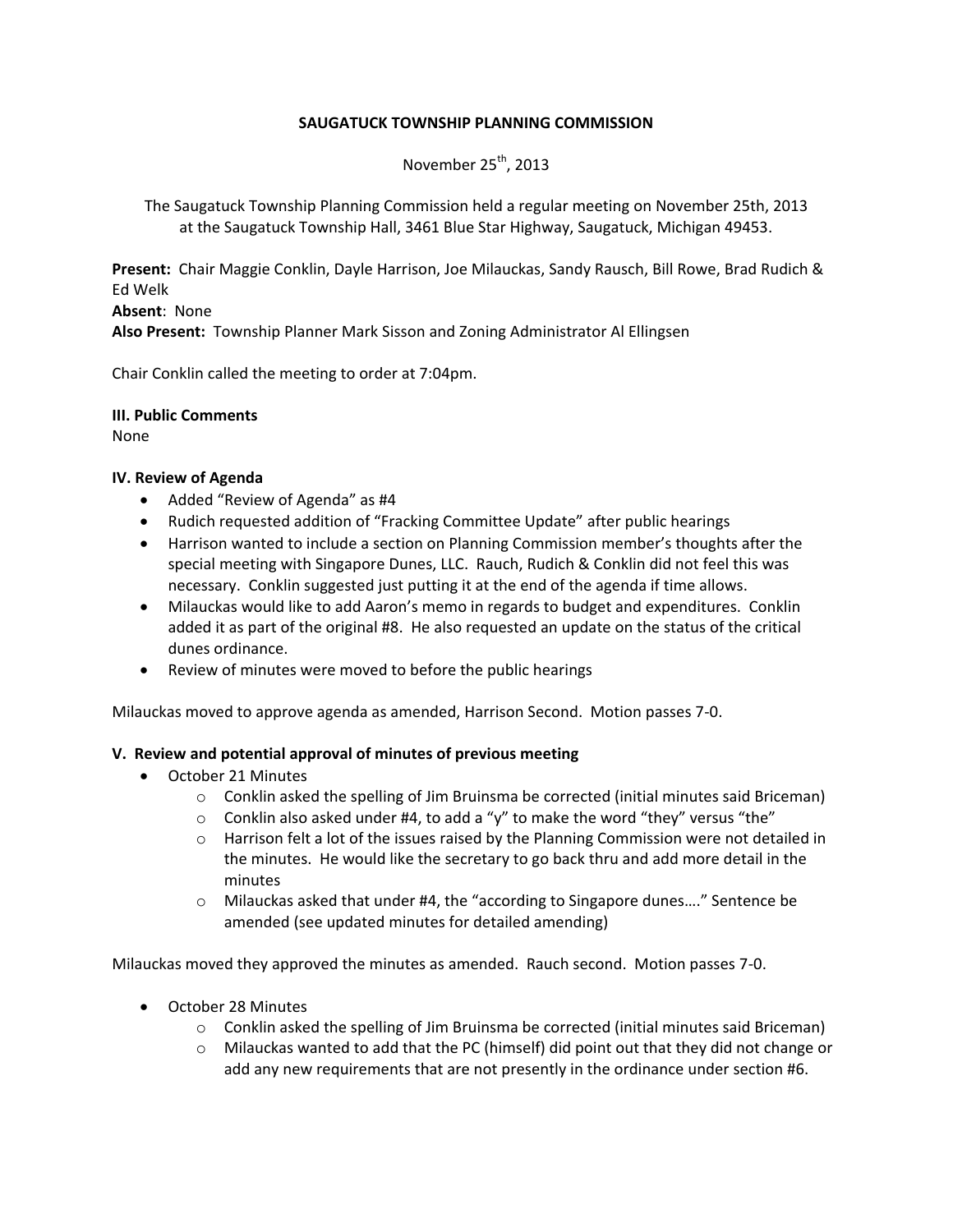o A missed motion was added between #10 & #11…."The board did go back to the discussion on the ordinances. Milauckas motioned and was supported by Rauch to set the proposed amendments to the sign ordnance and the private road ordinance as contained in Mark Sissons memos for public hearing at the November  $25<sup>th</sup>$  meeting. Motion passed 5-01**"**

Welk motioned to approve the minutes of the October 28, 2013 meeting, Rudich second. Motion passes 7-0.

# **VI. Public Hearing regarding Signs, Billboards and Visual Attraction Devices**

Rauch read the public hearing notice

Sisson reviewed the changes to the ordinance

 In regards to signs, the first provision was a loophole as a result of the definition of the word sign, which does not recognize the structure the sign face adheres to (whether it be a pole or another structure), so if someone takes the face off the structure, the structure no longer remains a sign and does not have to be removed. The second part of this is to include "sign face" definition. Third, for a regulatory standpoint, 40-634C has been updated to mentions "remnants" of signs that are not maintained they may be taken down. Another issue addressed was in regards to flashing signs. Basically added in "any sign which uses digital display technology such as liquid technology such as LCD, plasma or LED is prohibited". Also, 40-634J the sign height limitation has been set in the agriculture and residential zones to 5 feet. The fourth issue had to do with Sisson's concern with some of the sign provisions, there have been some rulings at the court level in regards to sign content, and he wanted to be sure the ordinance was consistent with those rulings. After discussion with legal, the amended ordinance has been deemed not to aggressive and will work as presented. There were a few other miscellaneous changes incorporating "sign face" and "sign structure", as well as "building site" and "site condominium."

Rowe shared his concern with page 7 under "J1" in regards to the word "grade", as a sign wouldn't have an average grade. It has been updated to state "the Average Grade within 6ft of the base of the support or supports of the sign"

Rowe moves to recommend to the Township Board that they approve the ordinance as amended on page 7 in the November  $19<sup>th</sup>$  draft (in regards to grade), Rauch second. Motion passes 7-0.

### **VII. Public Hearing regards Private Roads and Driveways**

Sisson reviewed the changes to the ordinance

**First issue relates to the hardship that the ordinance creates relative to private roads by the** definition of what a private road is, which is interpreted as any private easement for motor vehicle access that serves two or more lots. As a result there are situations where a piece of property 600 feet wide is splitting two, and that driveway put in the middle in effect (because of the provisions of the ordinance relating to set back) creates a corner lot situation, therefore the existing house would be made non-conforming. So there was a need to clean up the ordinance and make it a bit more reasonable to situations like these. The first result was the change the definition of what a private road is – the new definition is anything that serves three or more lots. If it serves one or two, it is a driveway (or shared driveway). The definition shared driveway is also being added (serving two lots). So basically in situations in which a driveway or shared driveway is created next to another lot, it doesn't create the corner lot setback. The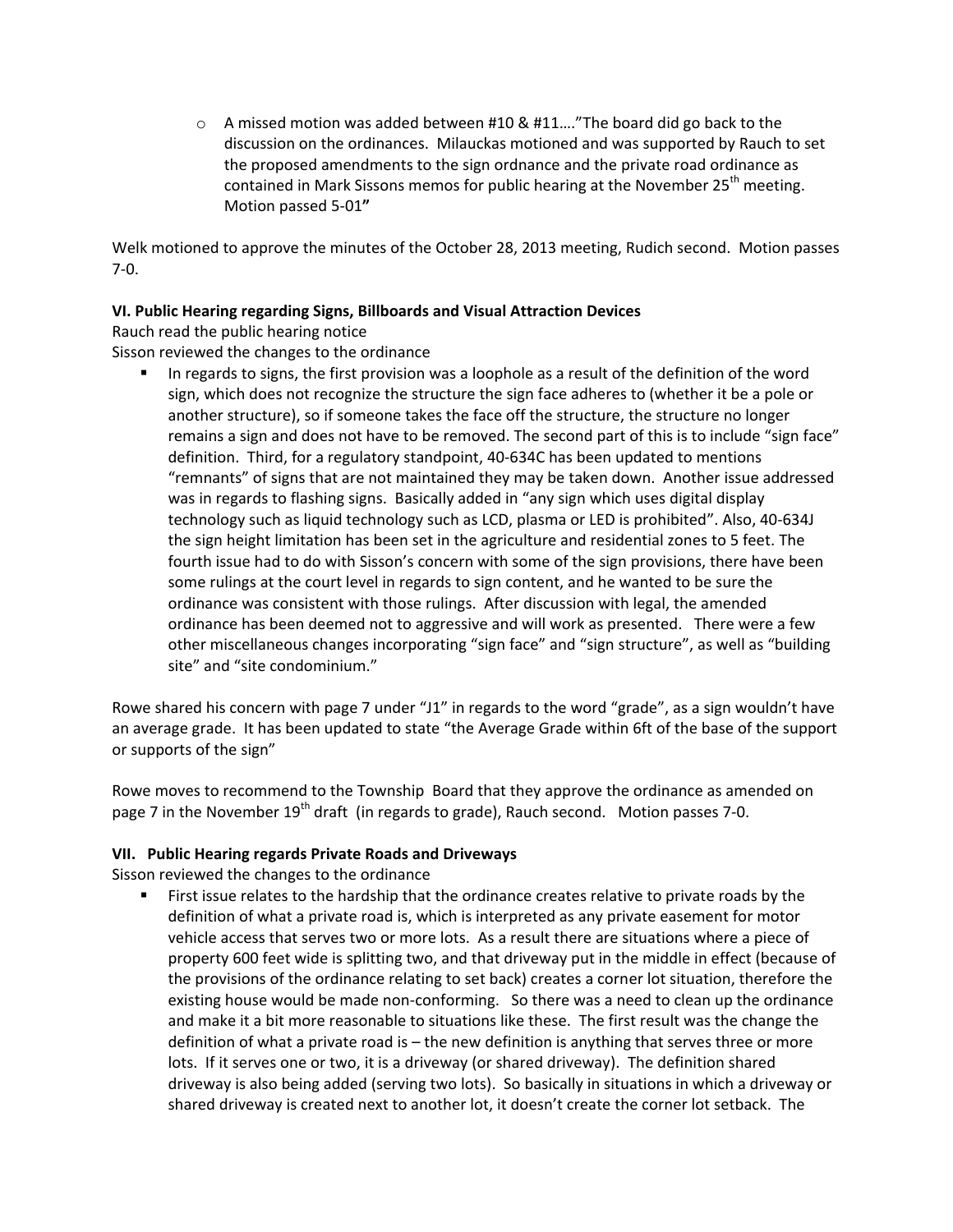ordinance also makes it so anything defined as a private road, the right of way can only begin 10 feet from that property line (the property not benefited from the road). Solutions are defining what a driveway, shared driveway is and re-defining what a private road is. And then requiring 10 feet from easement from the adjacent property line. Another part of the requirements is inserting a prohibition on private roads if the create non confirming lots. Third issue is whether or not the Planning Commission should have authority of the review of private roads, as it stands right now, the authority for approval to the zoning administrator. This revision requires any private road internal to a PUD, PLAT or Site Condominium Development or any road leading to or extended to those types of developments will be reviewed by the Planning Commissions. Any land divisions or property splits will continue to be reviewed by the zoning administrator. This is a change to 40-658 discussing the dual authority depending on the situation that is involved.  $4<sup>th</sup>$  issue is emergency access 40-658E, discusses single access developments are required to have emergency access, and if the development has more than 50 units it may require a second means of primary access in addition to the emergency access. This brought up a concern with Jim Bruinsma's and the Singapore Dunes, LLC current project, therefore section 40-658M was added to this ordnance to address their concerns

After discussion between several members it was deemed necessary to amend the definition of shared driveway on page 1 to state "……ingress and egress and further provided that it is contained in a recorded easement a minimum of 20 feet in width and which means the requirements of the fire safety official"

Rowe moved that they recommend to the Township Board that they accept this zoning text amendment with the changes provided on page one, Rudich second. Motion passes 7-0.

### **VIII – Continuation of Discussion - Update from the fracking committee**

Rudich distributed a copy from the Professor Batzer at Cooley who is helping create the ordinances for fracking. The committee has been informed that you cannot create an ordinance that specifically targets fracking, although the committee has come up with several ordinances that we currently have that need updating as well as some new ordinances drawn up. The committee is going to have the professor finish up two ordnances (truck route and wetland protection) and then she can also go over Fire Emergency response ordinance. The committee would like to present some of these ordinances at the next Planning Commission meeting. Rudich said there is no way to put everything together at one time, so they will provide ordinances to the commission as they complete them. Rudich also mentioned that adding an additional PC member on the committee once Rauch leaves may be a bit overwhelming as it could be challenging to catch someone up on all the information; the board agrees there is no need to replace Rudich when she leaves on this committee, but to keep it as Harrison, Rudich and Dickie.

Harrison felt that although the ordinances are good stuff, they are not dealing directly with fracking. He feels we can deal directly with it as other townships are doing it and he is more concerned with the special land use and special use approvals particularly on fracking. Rowe & Conklin said we cannot do this (per the attorney and the state), although Harrison does not agree.

Rauch said passing the fire code is very important, if they can even just get that done in December, it is a big step.